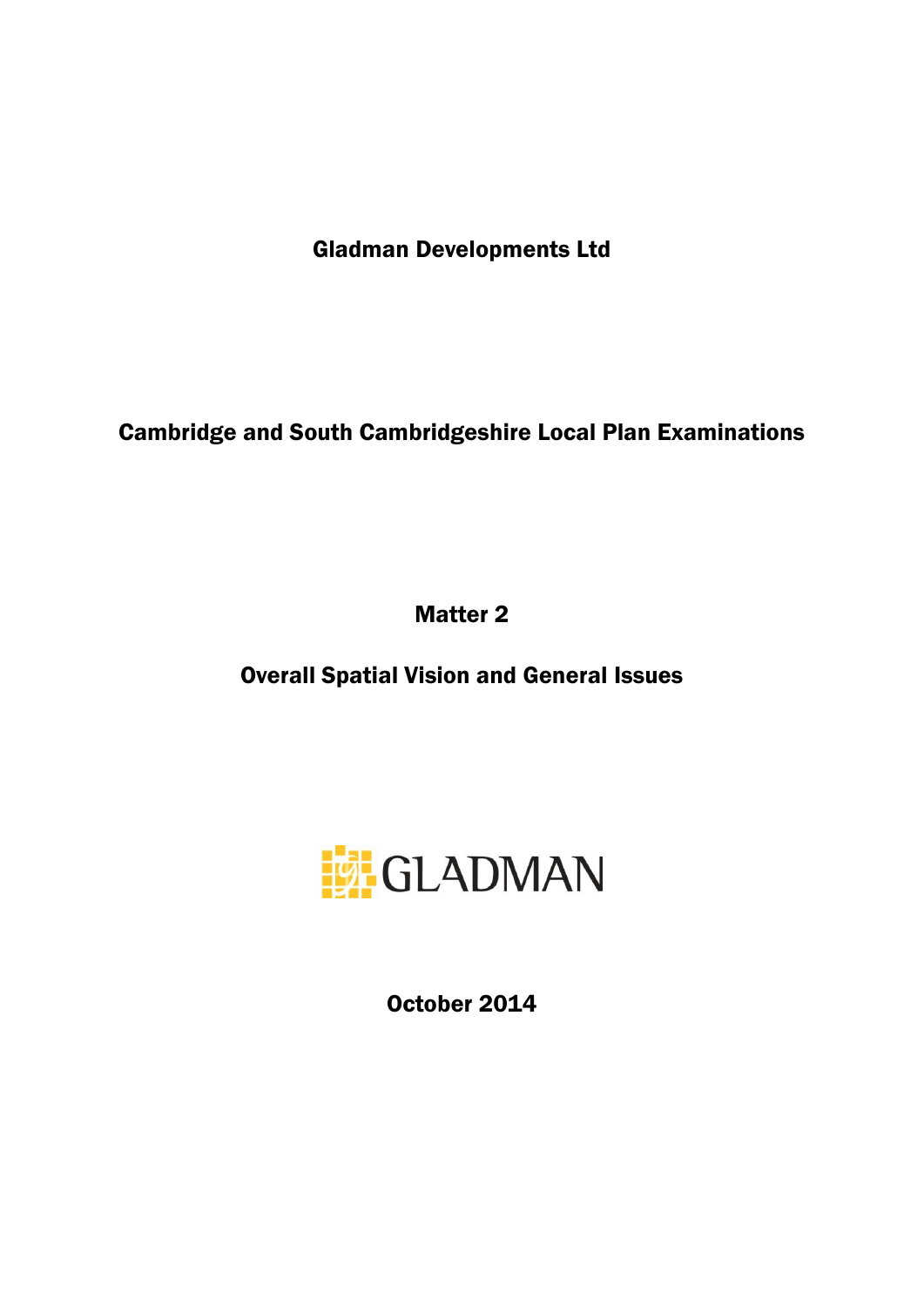## 1 MATTER 2 – OVERALL SPATIAL VISION AND GENERAL **ISSUES**

**Matter 2a. Is the overarching development strategy, expressed as the preferred sequential approach for new development, soundly based and will it deliver sustainable development in accordance with the policies of the National Planning Policy Framework?**

- 1.1 Policy S/6 of the South Cambridgeshire Local Plan sets out the overall strategy and sequential approach for accommodating future sustainable development in the district. It outlines that as far as possible and having regard to the purposes of the Green Belt, in the first instance development will be located on the edge of Cambridge, ahead of new settlements at Waterbeach, Bourn Airfield and Cambourne, and development in the district's Rural Centres and Minor Rural Centres.
- 1.2 The Local Plan retains the development sequence from the previous plan and claims that this balances "the sustainability merits of land on the edge of Cambridge in terms of accessibility to services and facilities and reducing emissions with the sustainability merits of land in the Green Belt on the edge of Cambridge in terms of protecting the special characteristics of Cambridge as a compact historic city." (paragraph 2.42, proposed submission South Cambridgeshire Local Plan).
- 1.3 This Plan has been prepared under an entirely different policy framework than the previous plan and one which now seeks to deliver sustainable development without delay and significantly boost the supply of housing. It is inappropriate to follow a previous plan strategy where this does not fit with the provisions of the Framework.
- 1.4 Part 2 of Policy S/6 sets out how major site allocations from the South Cambridge Local development Framework 2007-2010 together with Area Action Plans for a number of sites are carried forwards within this plan. Paragraph 2.43 refers to "A *significant proportion of the* overall housing requirement is made up of allocations carried forward from the previous plan..." Several old allocations may not have been delivered because of the presence of significant constraints or the requirements for new infrastructure that makes a site unviable. Often old allocations do not deliver the level of housing that was envisaged when they were originally allocated as through the process of preparing applications for these sites issues come to light which may affect developable areas, constraints, housing mix and density, infrastructure requirements etc.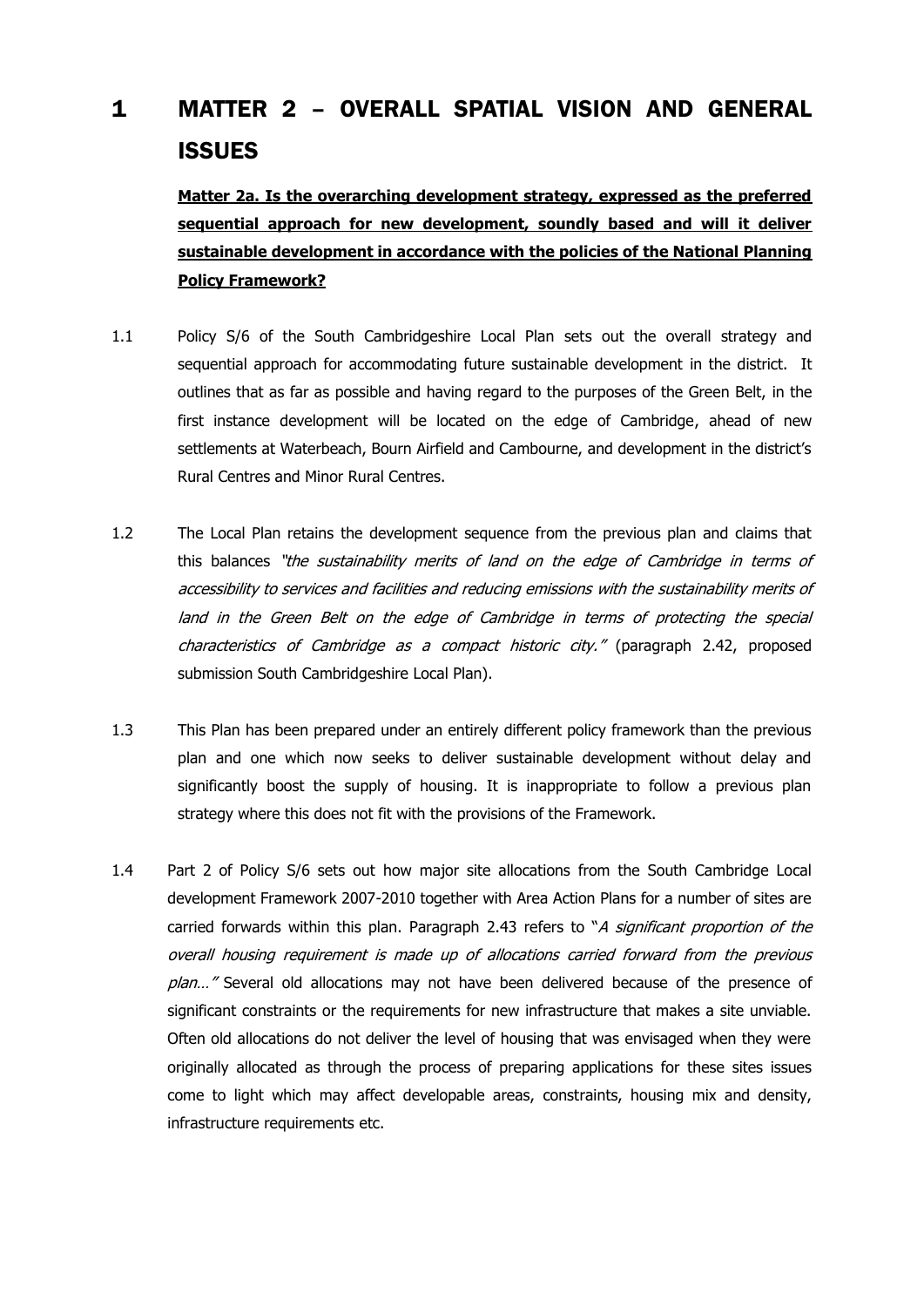- 1.5 Gladman are concerned that these previous allocations have not come forward throughout the lifetime of the existing Local Plan which covered both times of economic boom and economic downturn. The Council therefore need to have clear evidence to demonstrate that these sites will be delivered during this plan period and at the quantum suggested by the Local Plan. Without the ability to demonstrate that these sites are likely to come forward there is uncertainty regarding whether the plan will be delivered and be effective. It would therefore not meet the tests of soundness outlined in paragraph 182 of the Framework.
- 1.6 Part 3 of Policy S/6 sets out three new strategic scale allocations are proposed for housing led development to meet the majority of the additional development needs and Part 4 of Policy S/6 concludes that development in the rural area will be limited, with allocations for jobs and housing focused on Rural Centres and Minor Rural Centres.
- 1.7 Gladman are concerned by the significant over reliance being placed on strategic sites and new settlements at the expense of development in other sustainable locations. Whilst recognising that these types of developments have an important role to play and do offer sustainability benefits, these large schemes are likely to require significant infrastructure investment, and planning prior to delivery and consequently have longer lead in times.
- 1.8 Gladman commissioned consultants Hourigan Connolly to undertake a report looking into the factors associated with bringing forward major urban extensions (sites greater than 500 dwellings), the timescales for their delivery and the rates of delivery once development gets underway. The study emphasises that the delivery of urban extensions can be problematic and the timescales associated with the delivery of houses on such sites are significant. Using a number of schemes as case studies it finds that an eight-year period should be allowed for from the preparation of an outline/in principle planning application to the delivery of homes.
- 1.9 In light of the above, South Cambridgeshire should be allocating a range of sites both small and large to allow for flexibility of delivery and to ensure that the housing needs of the various communities across the district are met. The local authority should be seeking to provide a portfolio of sites that would deliver a mix in house types and sizes to meet demand. Over reliance on large scale sites may prevent development from being delivered in the short to medium term leading the Council to encounter issues with maintaining a rolling five year housing land supply.
- 1.10 As noted within earlier submissions to the Local Plan, South Cambridgeshire is a particularly extensive authority. The various areas will have their own local need for housing and this should be reflected in the spatial distribution for housing in the Local Plan. Gladman believe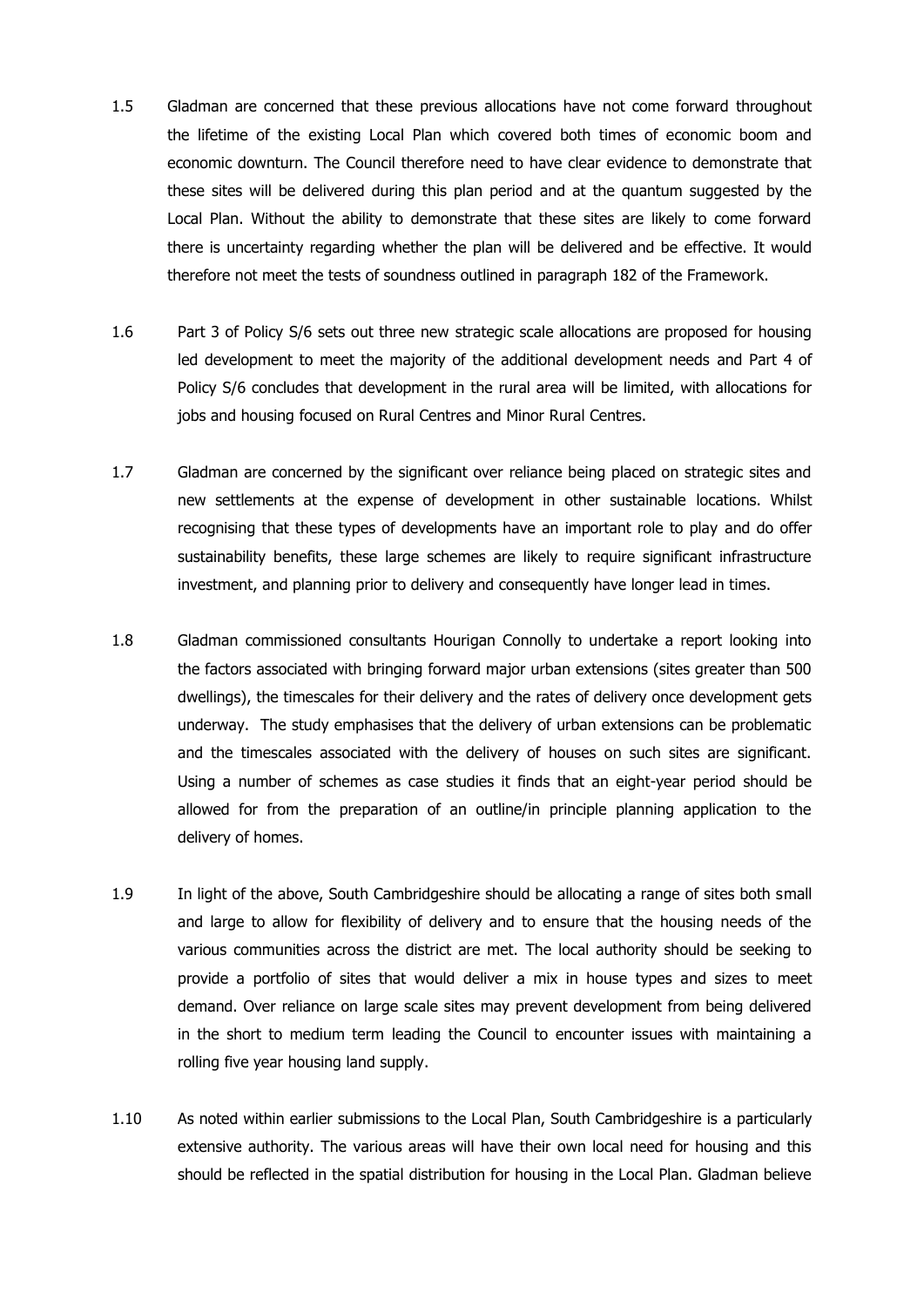that growth should be located within and adjacent to the principle and sustainable settlements with established facilities and services including those listed in Policy S/8, S/9 and S/10. The Council should not restrict growth to SUE's and new settlements around Cambridge, but should also allow for growth in the more sustainable villages where development would facilitate economic and social development.

- 1.11 Gladman recommend that the Council should be proposing further growth through small/medium sized sites in sustainable locations to provide sufficient flexibility and meet the Districts housing needs. In some instances it may be necessary to plan for the release of additional housing sites, and earlier in the Plan period to meet the District's housing needs in accordance with the Presumption in Favour of Sustainable Development.
- 1.12 England's rural areas, towns and villages are popular and attractive places to live for people of all ages and backgrounds. They provide a high quality of life with ready access to open space and clean air. Consequently there is a ready market for new housing. Greenfield sites well related to existing towns and villages are easy and relatively cost effective locations for housing development. This makes them attractive to house builders. This combination of circumstances provides a positive context for efficient, effective, and timely housing delivery.
- 1.13 In the majority of local authority territories the rural area provides a range of viable opportunities for housing delivery. Identifying sites for housing development in rural areas and creating spatial strategies which enable housing sites to come forward in rural areas will make a substantial contribution towards the deliverability of any plan.
- 1.14 Housing sites in rural areas offer a strong measure of certainty (around delivery) that is very rarely associated with brownfield sites, larger allocations or urban extensions. Land ownership is usually fairly straightforward. Competing pressures on land use are fewer, the need for off-site works or infrastructure improvements far less likely and easier to deliver. Risks associated with urban regeneration, around community management, wider structural investment and local governance are not likely to be an issue.
- 1.15 The benefits associated with housing development in rural areas are widespread. They include the ability for new families and people of all kinds to play a part in and contribute towards the vitality of local communities and economies. Private housing developments provide much needed affordable housing and directly and immediately widen the choice and availability of high quality housing.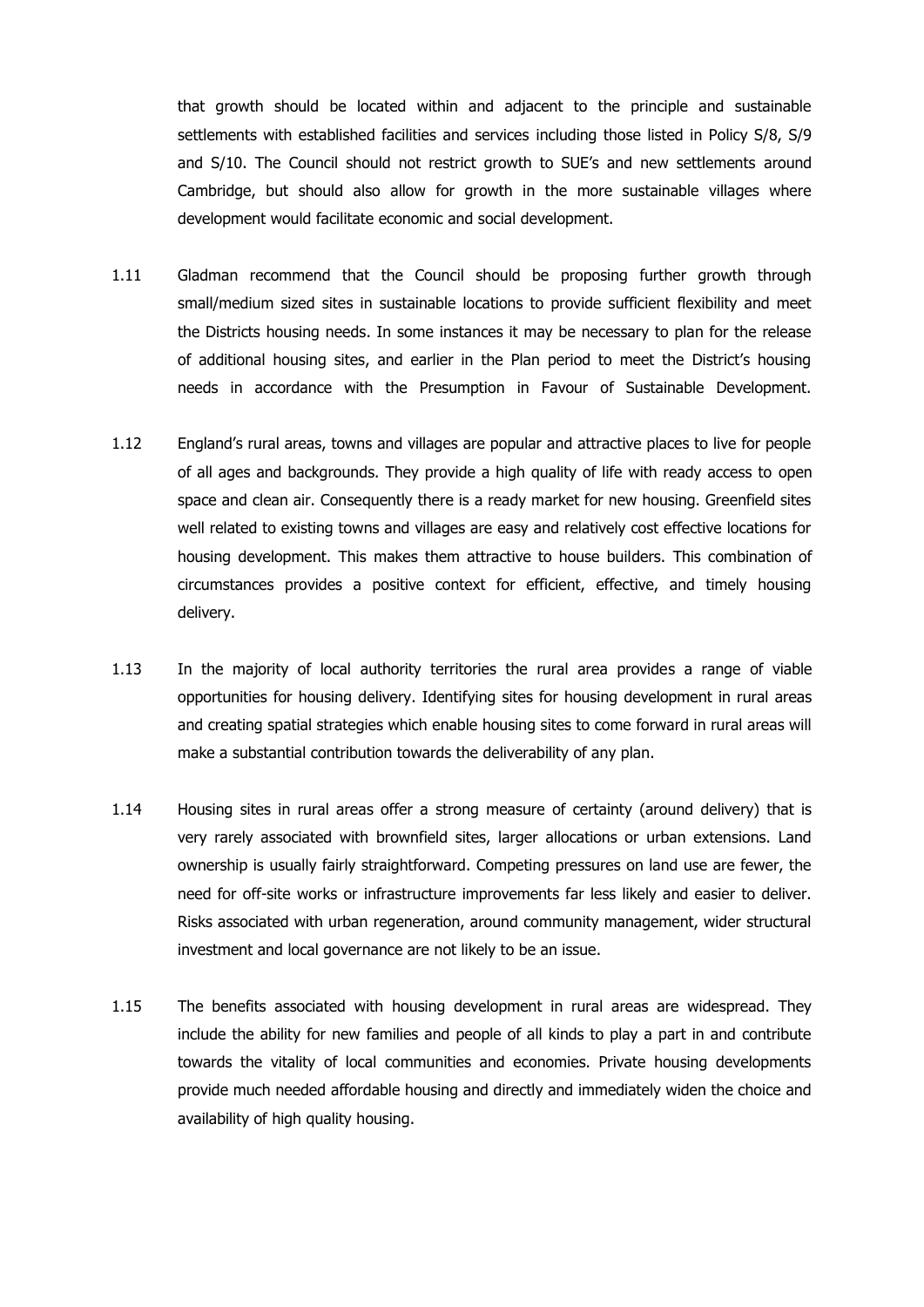- 1.16 New residents bring increased spending and demand for local services, especially those designed for children and young people and new skills energy and enthusiasm to contribute to local clubs and activities. They often include business owners, home based workers and those that are likely to start new businesses.
- 1.17 The development of new housing at proportionate scale will breathe new life into to settlements of all shapes and sizes as well as meeting current and future housing needs, both in the immediate local area and across the local authority area more widely. The considered allocation of housing across a range of settlements will mean that the benefits of new housing, and any burdens associated with it, will be shared more widely across the population.
- 1.18 The sequential approach that is set out under Policy S/6 (1) seems to suggest that development in the rural area at Rural Centres and Minor Rural Centres will only come forward once development has been delivered firstly on the edge of Cambridge and secondly at the new settlements. This sequential approach effectively relegates any new development in the rural centres identified in the plan until late in the Plan period or, given the lengthy delivery periods associated with the new settlements, potentially not at all. This sequential policy is entirely at odds with the provisions of the Framework and the need to boost significantly the supply of housing. As set out above, development in the rural area is essential to address the needs of the rural communities, ensure that the vitality and vibrancy of villages are maintained and to rebalance aging rural populations. This order of preference part of Policy S/6 should therefore be deleted as it is not consistent with national policy.

## **Matter 2b. Is it clear what other strategic options were considered and why they were dismissed?**

- 1.19 It is entirely unclear as to how the South Cambridgeshire Local Plan arrived at the strategy that forms the basis of plan through to 2031. The Plan should of looked at a variety of ways in which the development needs of the district could be delivered to ascertain which was the most appropriate approach having regard to all three strands of sustainability, economic, social and environmental. This should of been undertaken in a systematic, thorough and robust way through the Sustainability Appraisal and other evidence based documents.
- 1.20 The Cambridge and South Cambridge Sustainable Development Strategy document (November 2012) sets out the Council approach to the assessment of delivery options. This